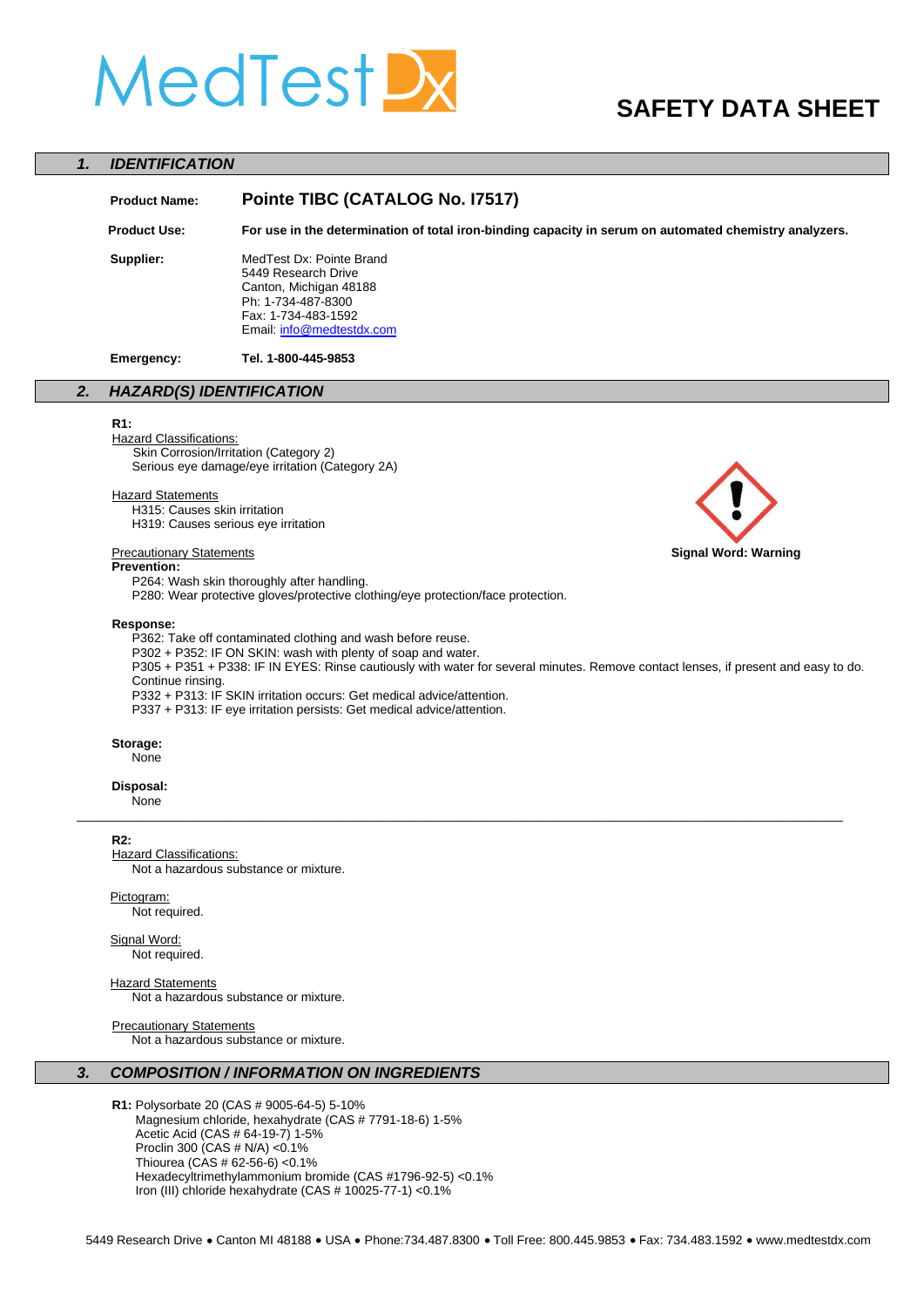

# **SAFETY DATA SHEET**

**R2:** 4-Morpholinepropanesulfonic acid, sodium salt (CAS # 71119-22-7) 5-10% 4**-**Morpholinepropanesulfonic acid (CAS # 1132-61-2) 5-10% Sodium Bicarbonate (CAS # 144-55-8) 1-5% Proclin 300 (CAS # N/A) <0.1%

#### *4. FIRST AID MEASURES*

| SKIN:                       | Wash immediately with soap and water for at least 15 minutes. Get medical attention if irritation develops and<br>persists. Do not rub affected area.                |
|-----------------------------|----------------------------------------------------------------------------------------------------------------------------------------------------------------------|
| EYES:                       | Immediately flush eyes with plenty of water, including under the eyelids, for at least 15 minutes and get medical<br>attention.                                      |
| ORAL:<br><b>INHALATION:</b> | Rinse mouth immediately and drink plenty of water. Do not induce vomiting. Call a physician.<br>Remove victim to fresh air. Get medical attention if symptoms occur. |

#### *5. FIRE-FIGHTING MEASURES*

| Flammable:<br><b>Extinguishing media:</b><br>Flash point:<br>Upper flammable limit:<br>Lower flammable limit: | NO.<br>As appropriate for fire in surrounding materials.<br>Not Applicable<br>Not Applicable<br>Not Applicable |
|---------------------------------------------------------------------------------------------------------------|----------------------------------------------------------------------------------------------------------------|
| <b>Autoignition temperature:</b>                                                                              | Not Applicable                                                                                                 |
| Hazardous combustion products:                                                                                | Carbon Oxides                                                                                                  |
| Evologian data                                                                                                |                                                                                                                |

**Explosion data Sensitivity to mechanical impact:** Not Applicable **Sensitivity to static discharge:** Not Applicable **Unusual fire and explosion hazards:** No Data

#### *6. ACCIDENTAL RELEASE MEASURES*

| Local exhaust:                 | Not Required                                                                                                                                          |
|--------------------------------|-------------------------------------------------------------------------------------------------------------------------------------------------------|
| <b>Protective clothing:</b>    | Lab Coat                                                                                                                                              |
| <b>Protective aloves:</b>      | Rubber/Latex                                                                                                                                          |
| Eye protection:                | Safety glasses                                                                                                                                        |
| <b>Respiratory protection:</b> | Required if inadequate ventilation.                                                                                                                   |
| Leak and spill procedure:      | Prevent further leakage or spillage if safe to do so. Pick up and transfer to properly labelled containers.<br>Soak up with inert absorbent material. |

#### *7. HANDLING AND STORAGE*

| Handling: |  |
|-----------|--|
|-----------|--|

**Handling:** Normal precautions for handling chemicals must be observed. Do not eat, drink or smoke when using this product. Take off contaminated clothing and wash before reuse. **Storage:** Store between +2°C and +8°C. Keep containers tightly closed. **Shipping regulations:** Not regulated

#### *8. EXPOSURE CONTROLS / PERSONNEL PROTECTION*

| Local exhaust:                 | <b>Not Required</b>                                                                                                                       |
|--------------------------------|-------------------------------------------------------------------------------------------------------------------------------------------|
| <b>Protective clothing:</b>    | Lab Coat                                                                                                                                  |
| <b>Protective gloves:</b>      | Rubber/Latex                                                                                                                              |
| Eye protection:                | Safety glasses                                                                                                                            |
| <b>Respiratory protection:</b> | Required if inadequate ventilation.                                                                                                       |
| Other precautions:             | Avoid contact and inhalation, do not get in eyes, on skin or clothing. Do not pipet by mouth. Wash<br>contaminated clothing before reuse. |

#### *9. PHYSICAL AND CHEMICAL PROPERTIES*

**Physical state:** Reagents are provided in liquid form.<br> **Appearance and odor:** R1 is a dark purple in color. R2 is cleand of threshold: No information available. **Appearance and odor:** R1 is a dark purple in color. R2 is clear and colorless. **Odor threshold:** No information available. **Vapor pressure:** No data available<br> **Vapor density:** No data available<br>
No data available **Vapor density:** No data available **Specific gravity:** No data available **Evaporation rate:** No data available<br> **Melting point:** No data available **Melting point:** No data available<br> **Boiling point:** No data available **Boiling point:** No data available **Solubility in water:** No data available<br> **pH:** No data available **pH:** No data available **Coefficient of oil/water distribution:** Not Available